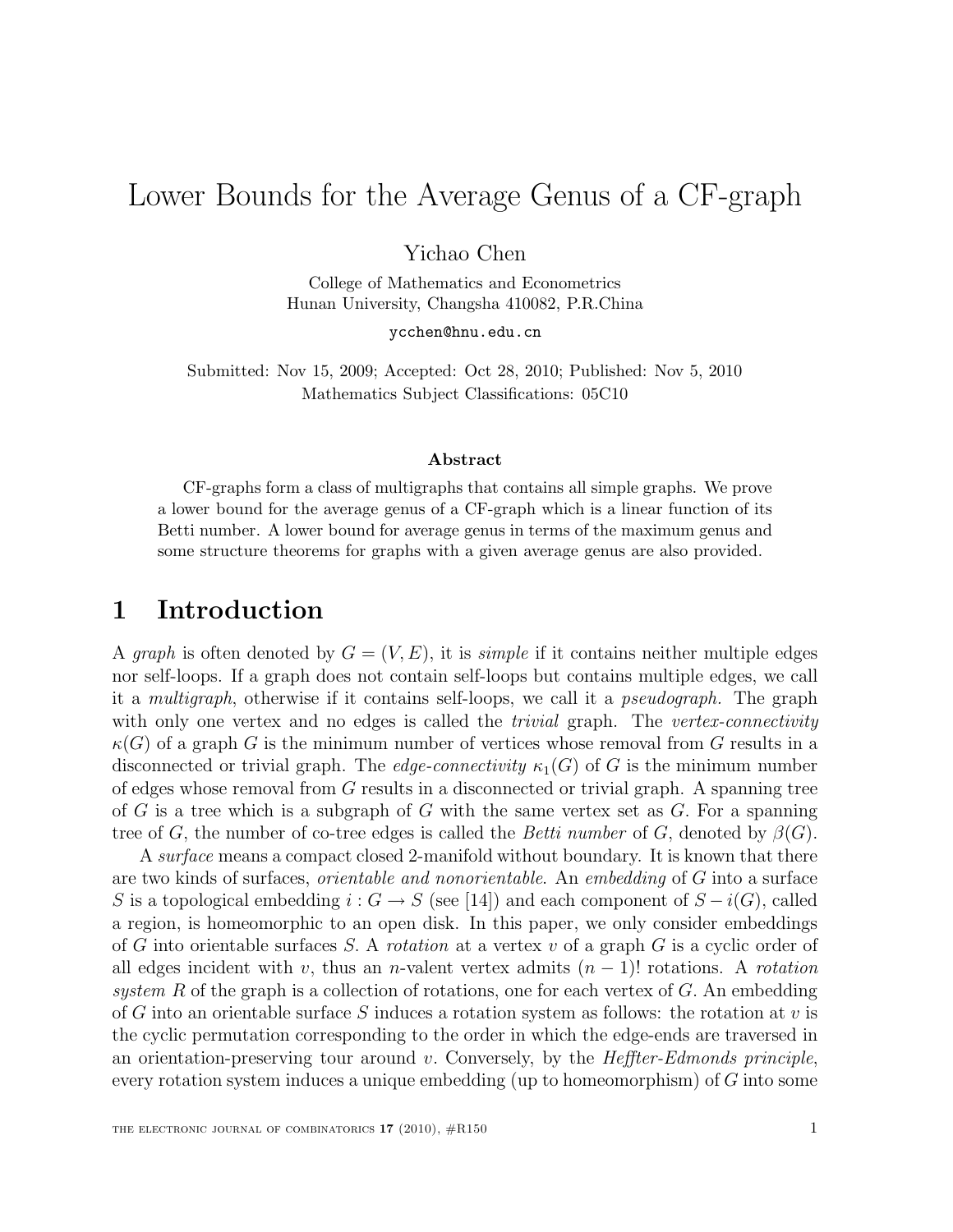orientable surface S. The bijection of this correspondence implies that the total number of orientable embeddings is  $\prod_{v \in G} (d_v - 1)!$ .

The *average genus*  $\gamma_{avg}(G)$  of a graph G is the expected value of the genus random variable, over all labeled 2-cell orientable embeddings of G, using the uniform distribution. The investigation of average genus will help us to understand embeddings of graphs better. We also show that it is connected with the mode of embedding distribution sequence [12]. See [1, 3, 4, 5, 6, 7, 15, 20, 21] etc. for more details.

A cactus is a graph obtained in the following way: start with a tree T, then replace some of the vertices in T by simple cycles and connect the edges incident to each such vertex to the corresponding cycle in an arbitrary way. A *necklace*  $N_{r,s}$  of type  $(r, s)$  is a cycle where r disjoint edges are doubled and s self-loops are added to s vertices which are not endpoints of doubled edges. Figure 1 shows two necklaces of type (2, 2) and a cactus with six vertices.



Figure 1: Two necklaces of type (2, 3) and a cactus with six vertices.

A bridge is an edge whose deletion increases the number of connected components. A *bar-amalgamation* of two disjoint graphs  $H$  and  $G$  is obtained by running an edge between a vertex of  $G$  and a vertex of  $H$ . A cactus-free graph is inductively defined as follows: 1. Every 2-edge connected graph that is not a simple cycle is cactus-free. 2. The baramalgamation of two cactus-free graphs is cactus-free. The intuitive idea of a cactus-free graph  $G$  is that when all the bridges are deleted from  $G$ , none of the components of the resulting graph is a simple cycle or an isolated vertex.

Let G be a graph with minimum degree at least three. A *frame* of G is obtained recursively by (1) for every vertex of degree four incident to a loop, deleting the loop and contracting one of the remaining incident edges, and (2) for every pair of vertices both of degree three and joined by two edges, contracting the three edges incident to one of them. A CF-graph is the frame of a cactus-free graph.



Figure 2: A graph G and it's frame.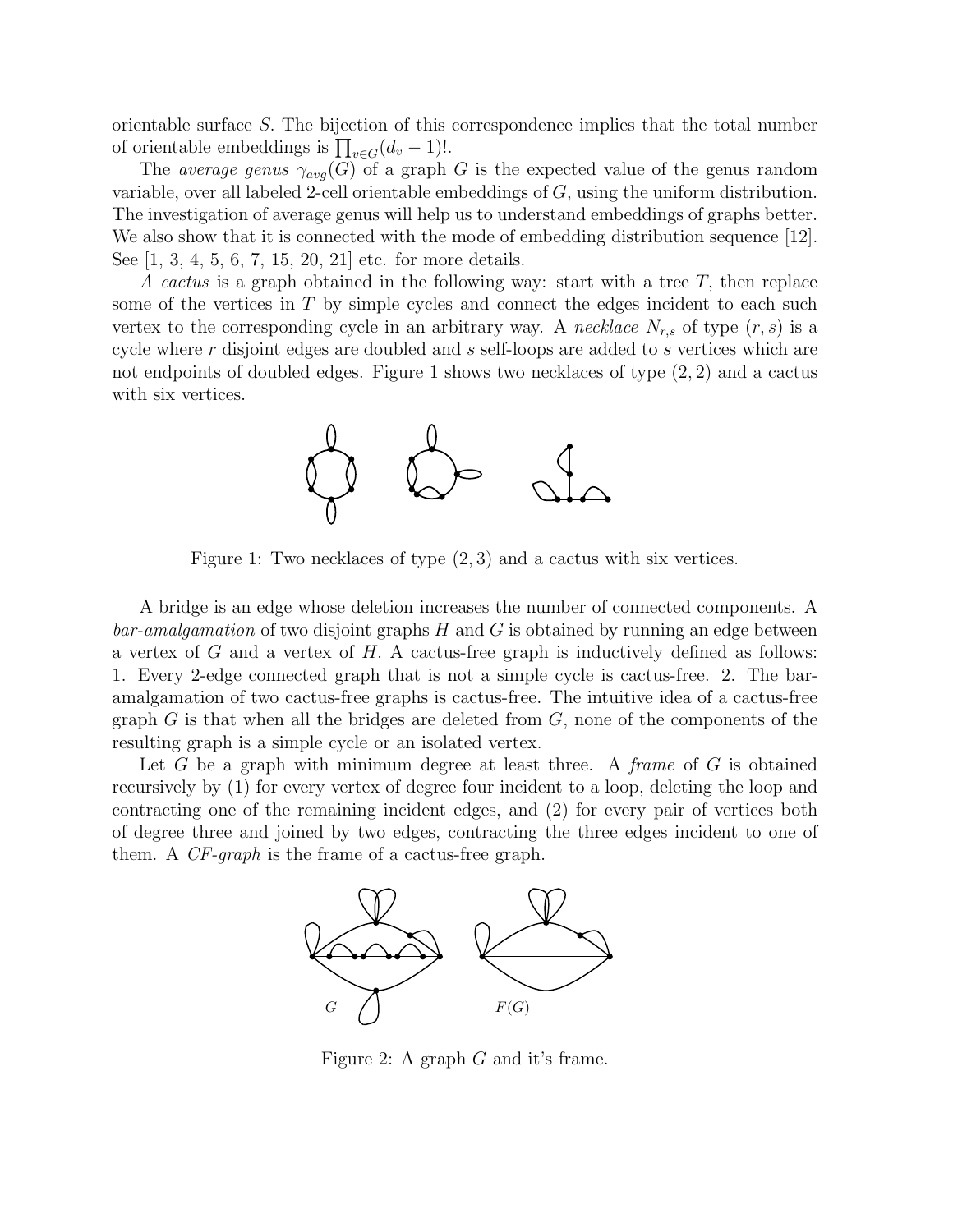Figure 1 gives an example of a graph G and its frame  $F(G)$ .

In other words, a CF-graph can also be defined as a graph that does not contain the structures of Figure 1.



Figure 3: Three forbidden structures.

Note that Cacti and Necklaces  $N_{r,s}(r, s \geq 1)$  are not CF-graphs, the average genus of each of the two graphs is bounded by 1(see [4, 15], for details). In [3], J. Chen and J.L. Gross proved that a 2-connected simple graph with at least  $9^k$  edges has average genus at least  $\frac{k+1}{2}$ . In other words, we have:

**Theorem 1.1.** (See [3], Theorem 4.3) Let G be a 2-connected simple graph with minimum degree at least 3, then the average genus  $\gamma_{avg}(G)$  is larger than  $c \log(\beta(G))$  for some  $constant \ c > 0.$ 

Note that each simple graph is a CF-graph. In [7], Chen improved this theorem as follows:

**Theorem 1.2.** (See [7], Theorem 4.5) Let G be a CF-graph with minimum degree at least 3, Then the average genus  $\gamma_{avg}(G)$  is larger than  $c \log(\beta(G))$  for some constant  $c > 0$ .

In [9], we obtained the following result for the maximum genus of a CF-graph.

**Theorem 1.3.** (See [9]) Let G be a CF-graph with minimum degree at least 3. Then lower bounds on the maximum genus are given in Table 1. The rows correspond to edgeconnectivity  $k = 1$  or  $k \geq 2$ , respectively. The same bounds hold for vertex-connectivity k and for graphs of arbitrarily large Betti number.

| Table 1: |                                                                                                        |  |  |  |
|----------|--------------------------------------------------------------------------------------------------------|--|--|--|
|          | $\gamma_M(G)$                                                                                          |  |  |  |
|          | $k = 1 \left[ \min \left\{ \frac{\beta(G) + 2}{4}, \left  \frac{\beta(G)}{2} \right  \right\} \right]$ |  |  |  |
|          | $k \geqslant 2 \mid \min\{\frac{\beta(G)+2}{3}, \left \frac{\beta(G)}{2}\right \}$                     |  |  |  |

Based on the above result, we will show a lower bound for the average genus of a CF-graph which is a linear function of its Betti Number.

Theorem 1.4. Let G be a CF-graph with minimum degree at least 3. Then lower bounds on the average genus are given in Table 2. The rows correspond to edge-connectivity  $k = 1$ or  $k \geqslant 2$ , respectively. The same bounds hold for vertex-connectivity k and for graphs of arbitrarily large Betti number.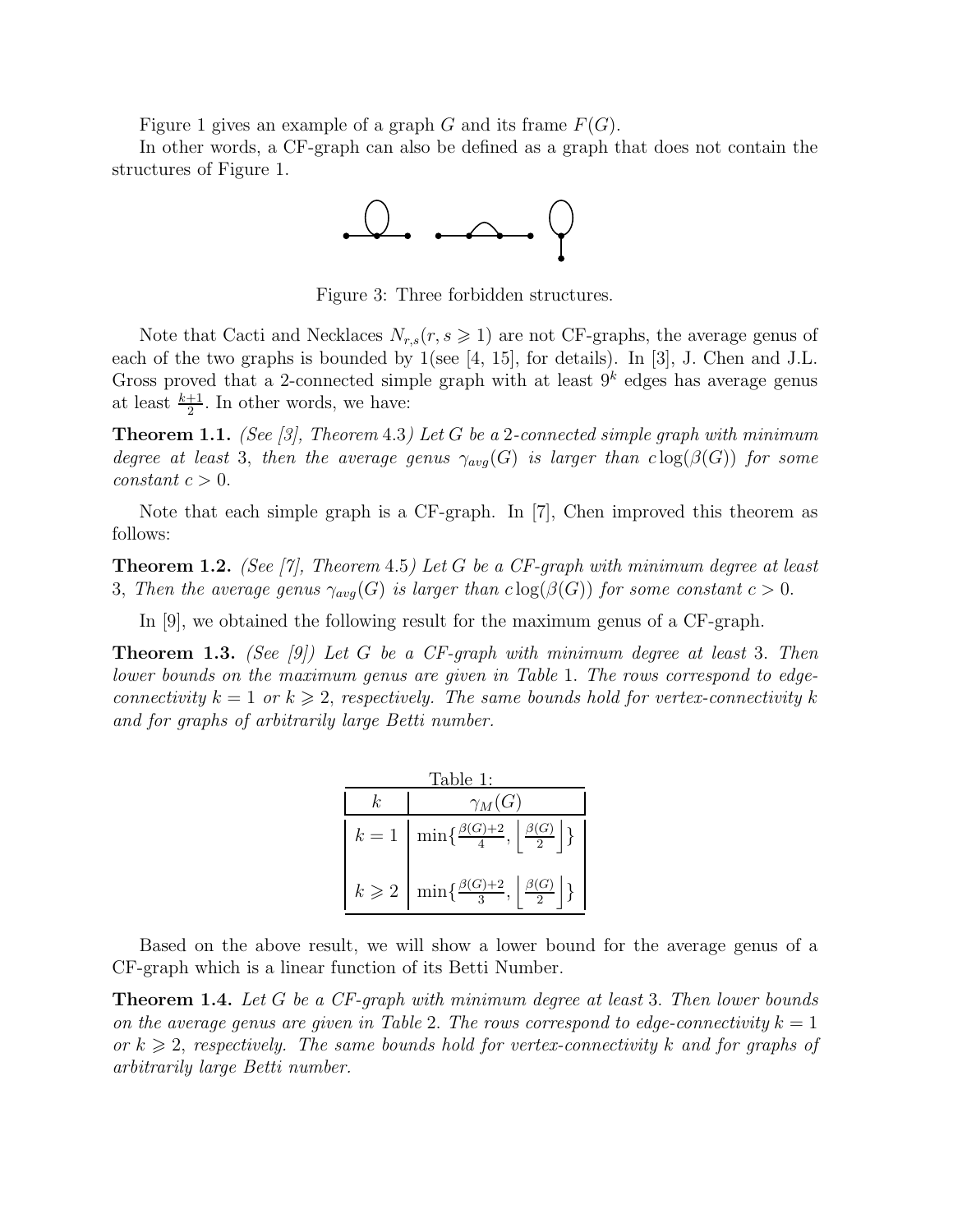| Table 2:        |                                    |    |  |  |
|-----------------|------------------------------------|----|--|--|
|                 | Type Pseudograph Multigraph Simple |    |  |  |
| $k=1$           | 20                                 | 19 |  |  |
| $k \geqslant 2$ |                                    |    |  |  |

#### 2 The joint tree method

By a polygon with  $r$  edges, we shall mean a 2-cell which has its circumference divided into r arcs by r vertices. In fact, a surface can be obtained by pairing the edges of a polygon and identifying the two edges in each pair. The following three operations [17, 19] on a cyclic string representing such a polygon do not change genus of such a surface.

Operation 1:  $Aaa^{-} \sim A$ , **Operation** 2:  $AabBab \sim AcBc$ , Operation 3:  $AB \sim \{(Aa), (a^{-}B)\},\,$ 



Figure 4: Operation 1, Operation 2 and Operation 3 (From left to right).

where  $A$  and  $B$  are all linear order of letters.

**Property 2.1.** (See [18], Principle 2 of P263) Let  $A$ ,  $B$ ,  $C$  and  $D$  be linear order of letters. Then  $CxABx^{-}D \sim DxBAx^{-}C$ .

We have the following relation [17, 19]. Relation 1:  $AaBbCa^{-}Db^{-}E \sim ADCBEaba^{-}b^{-}$ .

Proof. By Property 2.1,

$$
AabbCa^{-}Db^{-}E \sim Db^{-}EabCBa^{-}A = EabCBa^{-}ADb^{-} \sim ba^{-}ADCBb^{-}Ea
$$
  

$$
\sim a^{-}b^{-}EADCBab = aba^{-}b^{-}EADCB \sim aba^{-}b^{-}ADCBE.
$$

Relation 1 is also called *handle normalization*, In the above relation,  $A, B$  and  $C$  are permitted to be empty. By Relation 1, we can obtain the normal form of an orientable surface as one, and only one, of  $O_0 = aa^{-}$ ,  $O_m = \prod_{i=1}^{m} a_i b_i a_i^{-} b_i^{-}$   $(m > 0)$ .

The joint-tree approach [17] is an alternative to the Heffter-Edmonds algorithm for calculating the genus of the surface associated with a given rotation system. The rotation system is what combinatorializes the topological problem; a joint tree can be regarded as

 $\square$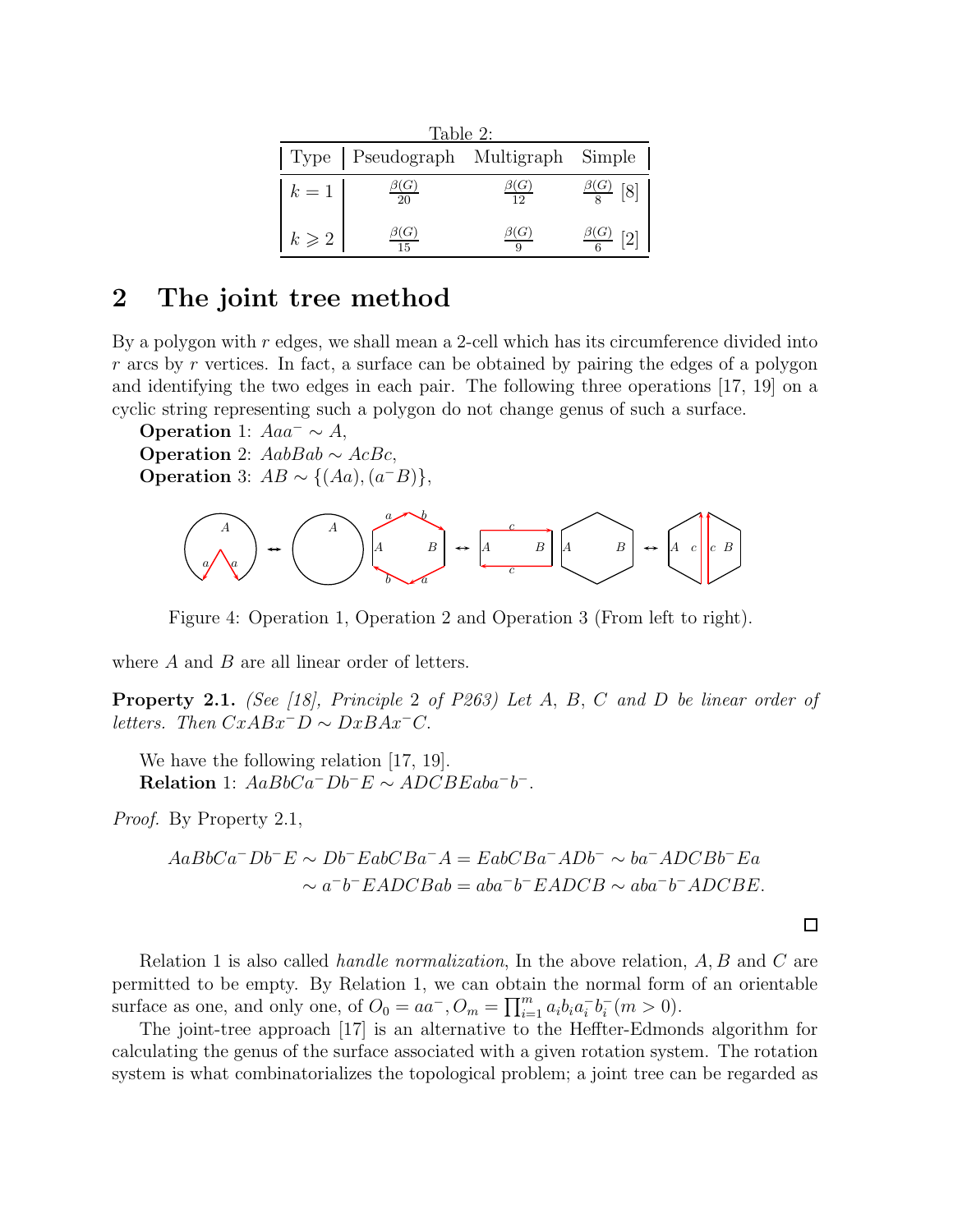the combination of a spanning tree and a rotation system. Given a spanning tree T and a rotation system R of G, the associated joint tree, denoted by  $G_T$  which is obtained by splitting each co-tree edge  $e$  into two semi-edges  $e$  and  $e^-$ . According to the rotation, all lettered semi-edges of  $G_T$  form a polygon P with  $\beta(G)$  pairs of edges. Then, we apply Relation 1 and Operations 1,2 and 3 to normalize the polygon P and get the genus of the embedding. Based on joint trees, the topological problem for determining embeddings of a graph is transformed into a combinatorial problem. For more details, we can also refer to [22, 23].

**Example 2.2.** Given a graph  $G=(V, E), V = \{v_1, v_2, v_3, v_4\}, E = \{a, b, c, d, e, f\}, a, b \text{ and } b \in \{v_1, v_2, v_3, v_4\}.$ d are edges on  $T$ , c, e and  $f$  are co-tree edges. The rotation system  $R$  at each vertex is counterclockwise:  $v_1(dea), v_2(afb), v_3(bec), v_4(cfd)$ . We travel along on  $G_T$  according to the rotation system and obtain the polygon  $c^- c f e f^- e^- \sim f e f^- e^-$ , which is an embedding of G into the torus (See Figure 2).



Figure 5: The graph G and it's joint tree  $G_T$ .

Note that the polygon  $P$  is described by a linear order of letters, we say these letters are elements of P.

**Definition 2.3.** Let  $\Omega$  be a finite set. We call a polygon P on  $\Omega$  if every element of P belongs to  $\Omega$ .

**Definition 2.4.** Let P be the polygon obtained from a joint tree  $G_T$ . Assume that P is a polygon on a finite set  $\Omega$ . Two elements  $x, y \in \Omega$  are said to be *interlaced* on P if it can be expressed as the form  $P = AxByCx^-Dy^-E$ , otherwise they are parallel on P.

**Lemma 2.5.** (See [17], Theorem 5.3) If any two elements are parallel on P, then there exists an element  $x \in \Omega$  such that  $P = Ax^T B$ , where A and B are two linear orders of letters on  $\Omega$ .

*Proof.* Suppose  $x \in \Omega$ , and  $P = A_1x_1B_1x_1^-C_1$  where  $A_1$ ,  $B_1$  and  $C_1$  are three linear orders of letters on  $\Omega$ . If  $B_1$  is empty, the theorem is true. Otherwise  $B_1$  is nonempty, for any  $x_2 \in B_1$ , on the basis of orientability and  $x_2$  and  $x_1$  parallel, the only possibility is  $x_2^- \in B_1$ . From the known condition, there is also a linear order  $B_2$  on  $\Omega$  such that  $B_1 = A_2 x_2 B_2 x_2 C_2$  where  $A_2$  and  $C_2$  are linear orders of letters on  $B_1$ . If  $B_2$  is empty, the result follows. Otherwise  $B_2$  is nonempty, and by the fact that the set of elements of P is finite, we only repeat the above process finitely often and get the desired result. $\Box$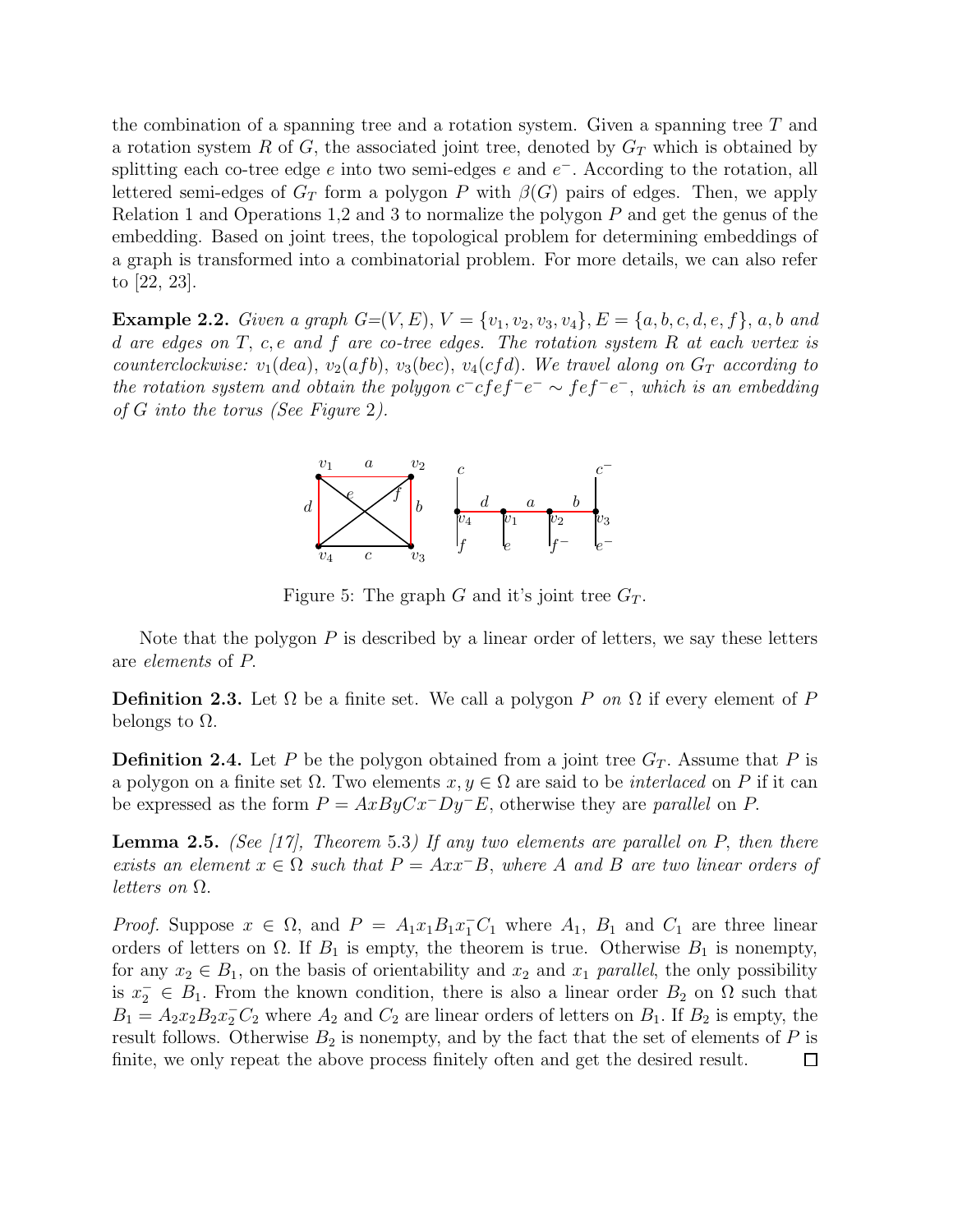**Lemma 2.6.** (see [17], Theorem 5.4) Let P be a polygon on  $\Omega$ . If  $P \sim O_k$  ( $k \geq 1$ ), then there exist two elements  $x, y \in \Omega$  that are interlaced.

*Proof.* By contradiction, any elements of P on  $\Omega$  are parallel. By Lemma 2.1, we know that there exists an element  $x \in \Omega$  such that  $P = Axx^{-}B$ , where A and B are linear orders of letters on  $\Omega$ . By Operation 1,  $P = Axx^{-}B \sim AB$ . Since any elements of AB are parallel too, by lemma 2.5, there exists an element  $y \in \Omega$  such that  $AB = Cyy^{-}D$ , where C and D are linear orders of letters on  $\Omega$ . By applying Operation 1 again, we have  $AB = Cyy^-D \sim CD$ . Since the elements of P is finite, at last we have  $P \sim O_0$ . This contradicts  $P \sim O_k (k \geq 1)$ . 囗

**Lemma 2.7.** Let P be a polygon on  $\Omega$ . If  $P = ABC \sim O_k$ ,  $P_1 = xyAx^{-}By^{-}C \sim O_l$  and  $P_2 = yxAx^-By^-C \sim O_n$ , then  $l \ge k+1$  or  $n \ge k+1$ .

*Proof.* We prove the lemma by induction on number k. If  $k = 0$ , by Relation 1,  $P_1 \sim$  $BACxyx^-y^- \sim O_l$ . Since  $l \geq 1$ , it's true in this case. Now we suppose the result is true for  $k = m \geq 1$ . If we prove the theorem for  $k = m + 1$ , then we complete the proof. Since  $P = ABC \sim O_k (k \geq 1)$ , by Lemma 2.6, there exist two elements  $a, b \in \Omega$  are *interlaced*, i.e.,  $P = A_1 a B_1 b C_1 a^- D_1 b^- E_1$  where  $A_1, B_1, C_1, D_1$ , and  $E_1$  are linear orders of letters on Ω. So we can denote  $P_1 = xyA^1aB^1bC^1a^-D^1b^-E^1$  and  $P_2 = yxA^1aB^1bC^1a^-D^1b^-E^1$ where  $A^1, B^1, C^1, D^1$ , and  $E^1$  are linear orders of letters on  $\Omega \cup \{x^-, y^-\}$ . By Relation 1, we have

$$
P \sim A_1 D_1 C_1 B_1 E_1 aba^-b^-,
$$
  
\n
$$
P_1 \sim xyA^1 D^1 C^1 B^1 E^1 aba^-b^-,
$$
  
\n
$$
P_2 \sim yxA^1 D^1 C^1 B^1 E^1 aba^-b^-.
$$

If we denote  $P' = A_1 D_1 C_1 B_1 E_1 = A'B'C'$ , two forms of  $P'_1$  $P'_1$  and  $P'_2$  $y_2'$  are discussed.

- 1. Case 1:  $P'_1 = xyA^1D^1C^1B^1E^1 = xyA'x^-B'y^-C'$  and  $P'_2 = yxA^1D^1C^1B^1E^1 =$  $yxA'x^-B'y^-C'$
- 2. Case 2:  $P'_1 = xyA'y^-B'x^-C'$  and  $P'_2 = yxA'y^-B'x^-C'$ .

By symmetry, we need only to discuss case 1. Since  $P' \sim O_m$ ,  $P'_1 \sim O_{l-1}$  and  $P'_2 \sim O_{n-1}$ , by induction hypothesis, we have  $l-1 \geq m$  or  $n-1 \geq m$ . So we get  $P \sim O_{m+1}$ ,  $P_1 \sim O_l$  and  $P_2 \sim O_n$  where  $l \geq m+1$  or  $n \geq m+1$ .  $\Box$ 

#### 3 The technique of vertex-splitting for a graph

In this section, a special form of vertex-splitting of [16] is generalized.

**Definition 3.1.** Suppose the graph  $G = (V, E)$  is simple. Let u be a vertex of G of valence  $d(u) = d + 1 > 3$  and  $v, v_1, v_2, \ldots, v_d$  be its neighbors. We denote the edge  $uv_i$  by  $e_i$ , for  $i = 1, 2, \ldots, d$ , and the edge uv by f. The graph  $G_{i_1, i_2, \ldots, i_k}$  is called a k-degree proper *splitting* of G at u if it can be obtained from  $G-u$  by adjoining  $v, v_{i_1}, v_{i_2}, \ldots, v_{i_k}$  to a new vertex x, adjoining all the other ex-neighbors of u to a new vertex  $y$   $(i_l \in \{1, 2, ..., k\})$ , for  $l = 1, 2, \ldots, k$  and  $d > k \ge 1$ , and finally adjoining x and y.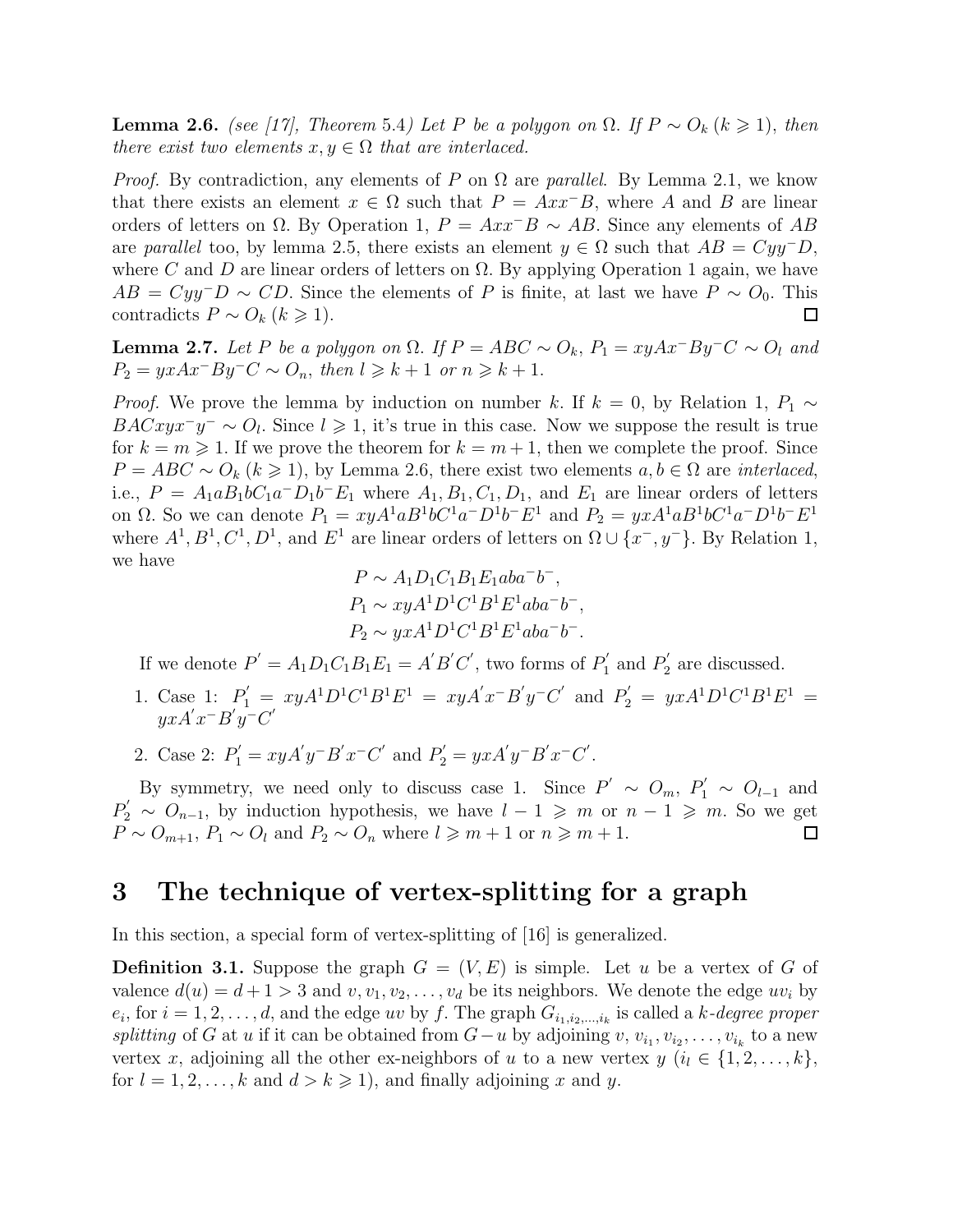The new vertex x is  $(k+2)$ -valent for each  $G_{i_1,i_2,\dots,i_k}$  and the new vertex y is  $(d-k+1)$ valent. Let  $\Lambda$  be the set of all graphs  $G_{i_1,i_2,...,i_k}$ , then the number of elements in  $\Lambda$  is  $\binom{d}{k}$  $\binom{d}{k}$ . It is obvious that each graph  $G_{i_1,i_2,...,i_k}$  has the same the Betti number as that of G, and they can contract the new edge  $xy$  to get the graph G. Figure 6



Figure 6: The 2-degree proper splitting of G at u with a designate neighbor  $v$ 

gives an example of a 2-degree proper splitting of  $G$  at  $u$ . Suppose the rotation system R of G at vertex  $u$  is

$$
u. e_{i_1}e_{i_2}\ldots e_{i_d}f
$$

where  $i_j \in \{1, 2, \ldots, d\}$ , for  $j = 1, 2, \ldots, d$  and f is the edge uv. Let  $R_{i_1, i_2, \ldots, i_k}$  be the rotation system of the graph  $G_{i_1,i_2,...,i_k}$  with rotations

$$
x. \, fe_{i_1} \ldots e_{i_k} e
$$
 and  $y. \, ee_{i_{k+1}} \ldots e_{i_d}$ 

and all other vertex rotations as in R. e is the new edge in  $G_{i_1,i_2,...,i_k}$  that connects the new vertex x and y. Let  $R_{i_{d-k+1},...,i_d}$  be the rotation system of the graph  $G_{i_{d-k+1},...,i_d}$  with rotations

*x*. 
$$
fee_{i_{d-k+1}}e_{i_{d-k+2}}...e_{i_d}
$$
 and *y*.  $ee_{i_1}...e_{i_{d-k}}$ 

and all other vertex rotations as in R. Similarly  $R_{i_j,\dots,i_d,i_1,\dots,i_{j+k-d-1}}$  be the rotation system of  $G_{i_j,...,i_d,i_1,...,i_{j+k-d-1}}$ , for  $j = d - k + 2,...,d$ . with rotations

*x*. 
$$
e_{i_j} \ldots e_{i_d} f e_{i_1} \ldots e_{i_{k+j-d-1}} e
$$
 and *y*.  $ee_{i_{k+j-d}} \ldots e_{i_{j-1}}$ 

and all other vertex rotations as in R.

**Definition 3.2.** The rotation systems  $R_{i_1,i_2,...,i_k}$ ,  $R_{i_{d-k+1},...,i_d}$  and  $R_{i_j,...,i_d,i_1,...,i_{j+k-d-1}}$ , for  $j = d - k + 2, \ldots, d$ , are said to be obtained by a k-degree proper splitting at the vertex u in the rotation system  $R$  with the designated neighbor  $v$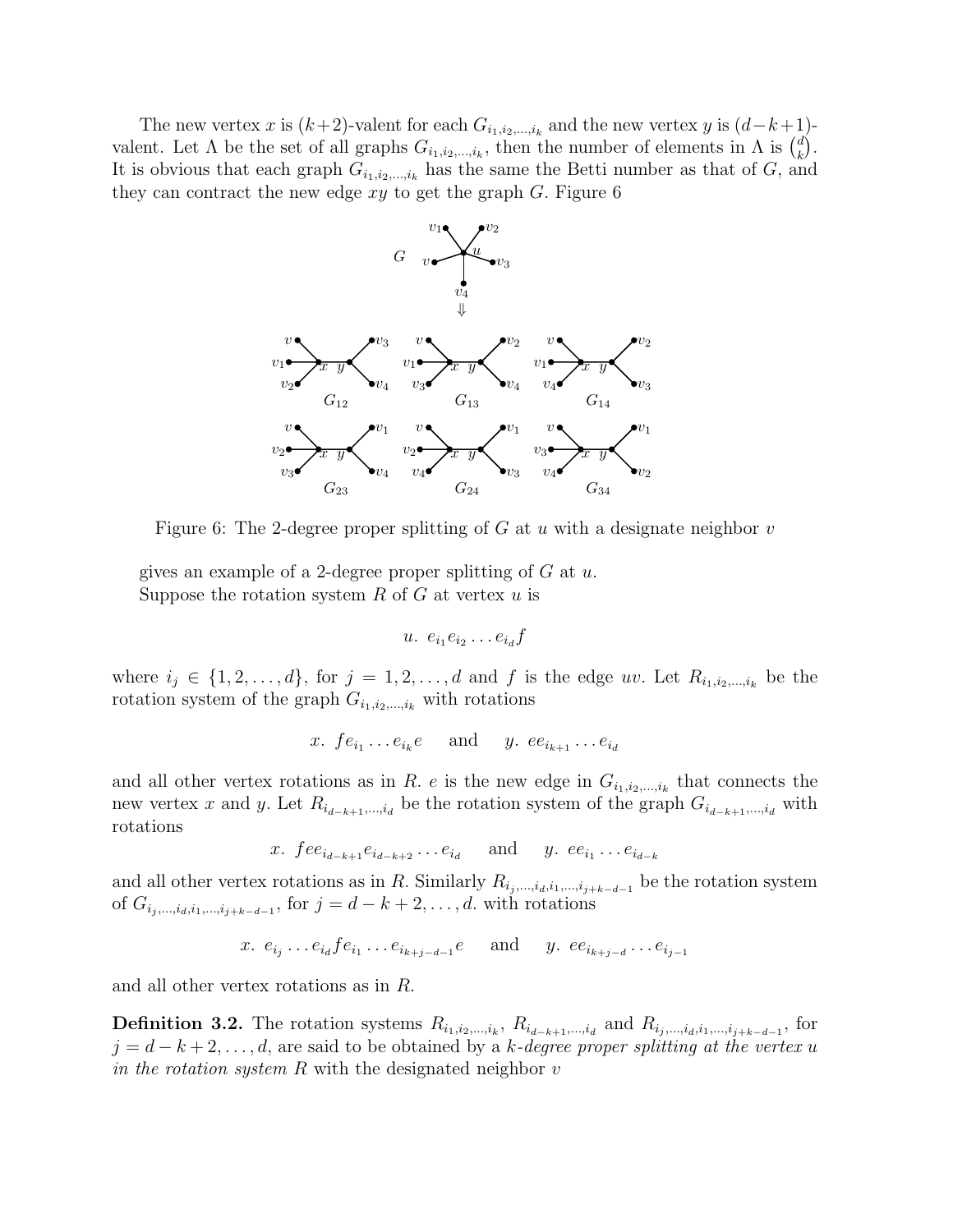Note that the rotation system R can be obtained by contracting the rotation system  $R_{i_1,i_2,...,i_k}$ ,  $R_{i_{d-k+1},...,i_d}$  or  $R_{i_j,...,i_d,i_1,...,i_{j+k-d-1}}$ , for  $j = d-k+2,...,d$ , on the edge e. Furthermore we have:

**Lemma 3.3.** Let G be a connected simple graph with a vertex u of valence  $d+1$   $(d>3)$ and a neighbor v. Let R be a rotation system of G. Then there are exactly  $k+1$  systems of the k-degree proper splittings of  $G$  at u with designated neighbor v that are k-degree proper splittings of R. Moreover, every rotation system of a k-degree proper splitting of G is uniquely contractible on the edge xy to a rotation system of G.

*Proof.* Suppose the rotation system R at vertex u is

$$
u. e_{i_1}e_{i_2}\ldots e_{i_d}f
$$

where  $i_j \in \{1, 2, \ldots, d\}$ , for  $j = 1, 2, \ldots, d$  and f is the edge uv. By the definition, R can be obtained only by contracting the edge  $e$  in the rotation systems  $R_{i_1,i_2,\dots,i_k}, R_{i_{d-k+1},...,i_d}$ or  $R_{i_j,\dots,i_d,i_1,\dots,i_{j+k-d-1}}$ , for  $j=d-k+2,\dots,d$ , which are defined above. Furthermore, each of them is uniquely contractible on e to the rotation system R.  $\Box$ 

In the genus polynomial  $g_G(x) = \sum$  $k\!\geqslant\!\!0$  $g_k x^k$  of G, the coefficient of  $x^k$  is the number of

distinct embeddings of the graph  $G$  on the oriented surface of genus  $k$ . Note that when a graph  $G$  is non-simple, we can subdivide the multiple edges and loops of  $G$  and obtain a simple graph. Since they have the same genus polynomial, by Lemma 3.3, we have:

**Lemma 3.4.** Let G be a connected graph with a vertex u of valence  $d+1(d\geqslant 3)$ , and let  $G_{i_1,i_2,...,i_k}$   $(i_j \in \{1,2,...,d\})$  be graphs obtained by k-degree properly splitting at vertex  $u$ , and  $\Lambda$  be the sets of all the graphs  $G_{i_1,i_2,\dots,i_k}$ . Then we have

$$
g_G(x) = \frac{1}{k+1} \sum_{G_{i_1,i_2,\dots,i_k} \in \Lambda} g_{G_{i_1,i_2,\dots,i_k}}(x).
$$

It is routine to check the following corollary by the definition of average genus and lemma 3.4.

**Corollary 3.5.** Let G be a connected graph with a vertex u of valence  $d + 1(d \geq 3)$ , and let  $G_{i_1,i_2,...,i_k}$   $(i_j \in \{1,2,...,d\})$  be graphs obtained by k-degree properly splitting at vertex u, and  $\Lambda$  be the sets of all the graphs  $G_{i_1,i_2,...,i_k}$ . Then we have  $\gamma_{avg}(G)$  = 1  $\binom{d}{k}$  $\sum$  $G_{i_1,i_2,...,i_k}$  $\in$ A  $\gamma_{avg}(G_{i_1,i_2,...,i_k}).$ 

#### 4 Lower bound for the average genus of a graph

In [6] it was shown that the average genus of a 3-regular graph is at least half its maximum genus, we will obtain a more general result in this section. Let  $G'$  be a subgraph of a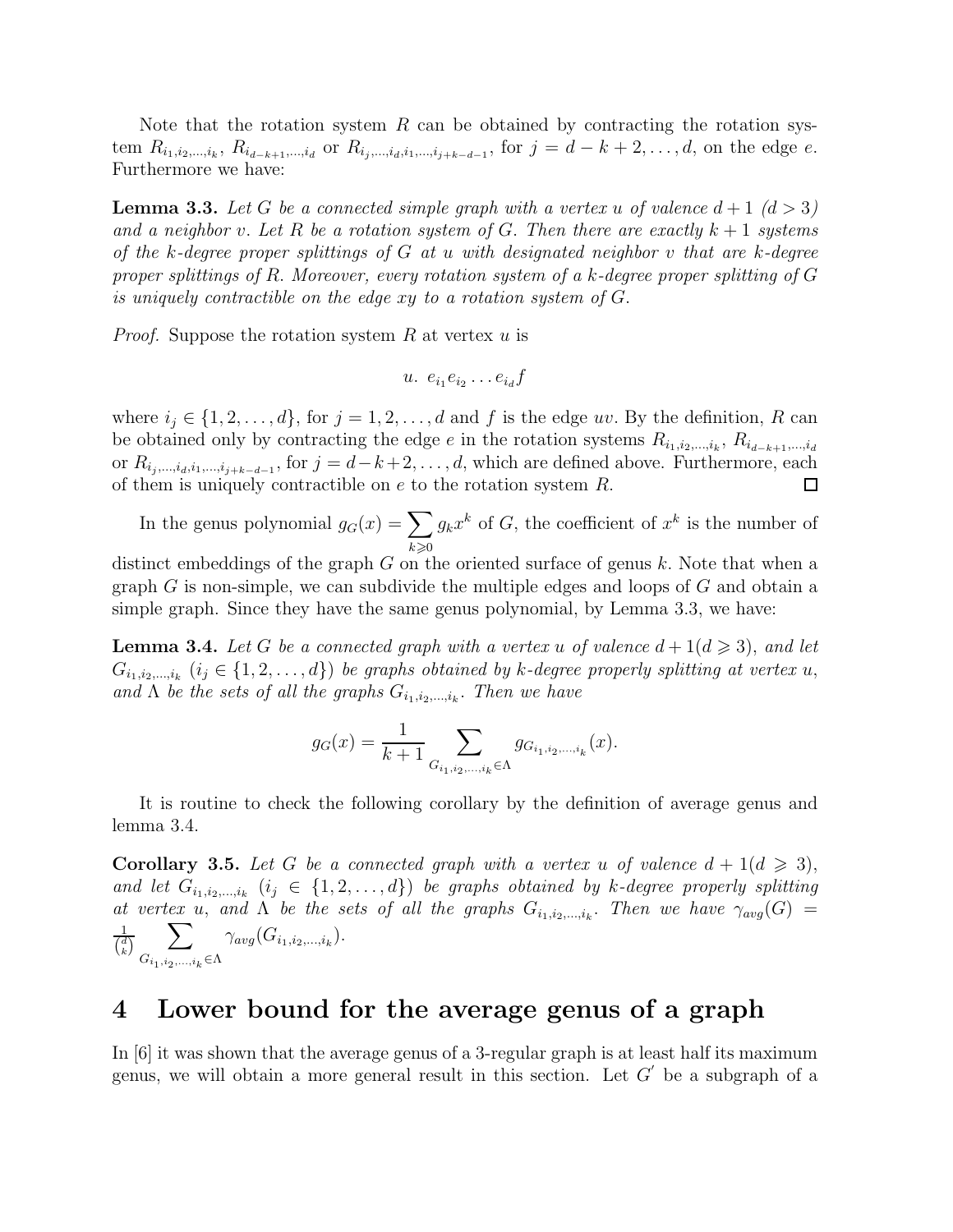graph G and R be a rotation system on G. The induced rotation system  $R'$  on  $G'$  is obtained by deleting all edges of  $G - G'$  from the rotation system R. Let Γ and Γ' be the sets of rotation systems on G and G' respectively. We denote  $\Gamma_{R'}$  the set of all rotation systems on G that induce rotation system  $R'$  on  $G'$ . The following Lemma is obtained from [6].

**Lemma 4.1.** (see [6]) Let G' be a subgraph of a graph G. Then the set  $\Gamma$  of all rotation systems on G is a disjoint union of the sets  $\Gamma_{R'}$ , taken over all rotation systems R' on  $G'$ . Moreover,  $|\Gamma| = |\Gamma'| \cdot |\Gamma_{R'}|$ , for any rotation system R' on the graph G'.

**Lemma 4.2.** (see [6]) Let G be a graph of maximum genus greater than 0. Then there exist a pair of adjacent edges  $\{e, f\}$  such that the graph  $G' = G - e - f$  is a connected spanning subgraph of G and  $\gamma_M(G) = \gamma_M(G') + 1$ .

Now we have the following theorem:

**Theorem 4.3.** Let G be a graph of maximum degree at most d. Then  $\gamma_{\text{avg}}(G) \geq \frac{\gamma_M(G)}{d-1}$  $\frac{M(G)}{d-1}$ .

*Proof.* We prove the Theorem by induction on the number  $\gamma_M(G)$ . If  $\gamma_M(G) = 0$ , by the definition of average genus, we know that the average genus of  $G$  is also 0. Now we suppose that the graph G has maximum genus not less than 1. By Lemma 4.2, there exist a pair of adjacent edges  $\{e, f\}$  in G such that the graph  $G' = G - e - f$  is a connected spanning subgraph of G and  $\gamma_M(G) = \gamma_M(G') + 1$ . Suppose e and f are incident with a common vertex v. Without loss of generality, we let  $e = uv$  and  $f = vw$  where u, v and w are distinct vertices of G (when G is a non-simple graph, we can subdivide the loops and multiple edges of G). It is evident that the maximum degree of G' is also at most d. By our inductive hypothesis, the average genus of G' is not less than  $\frac{\gamma_M(G')}{d-1}$  $\frac{d^{(G)}(G)}{d-1}$ . i.e.,

$$
\gamma_{\text{avg}}(G') \ge \frac{\gamma_M(G')}{d-1} = \frac{\gamma_M(G)-1}{d-1} = \frac{\gamma_M(G)}{d-1} - \frac{1}{d-1}.\tag{1}
$$

Let R be a rotation system on G and R' be a rotation system on G'. Let  $\Gamma$  and  $\Gamma'$ be the sets of rotation system on G and G' respectively. We denote  $\Gamma_{R'}$  the set of all rotation systems on G that induce rotation system  $R^{'}$  on G'. It is easy to see that  $|\Gamma_{R'}| = (d_G(v) - 1)(d_G(v) - 2)(d_G(u) - 1)(d_G(w) - 1)$ . Note that the genus polynomial  $g_G(x)$  is independent of the choice of the spanning tree T. To the rotation system R' on G', by joint-tree method, we can obtained a *joint tree*  $G'_{\mathcal{I}}$  $T_T$  and a polygon  $P'$ . Similarly, To the rotation system R of  $\Gamma_{R}$ <sup>'</sup>, we also can get a *joint tree*  $G_T$  and a polygon P. By the relation between R' and R, if we denote  $P' = ABCD$ , we can express  $P = eA fBe^{-}Cf^{-}D$  or  $P = fAeBe-Cf-D$ . It is easy to see that there are  $\lambda = (d_G(v)-2)(d_G(u)-1)(d_G(w)-1)$ pairs of  $\{efBe^-Cf^-D, feBe^-Cf^-D\}$  i.e, A is empty). By Lemma 2.7, for each pair  ${efBe-Cf-D, feBe-Cf-D}$  of polygon, one of the genus  ${efBe-Cf-D, feBe-Cf-D}$ is greater than that of *BCD* by one. Consequently, at least  $\frac{\lambda}{|\Gamma_{R'}|} = \frac{1}{d_G(v)}$  $\frac{1}{d_G(v)-1}$  rotation systems in the set  $\Gamma_{R'}$  have genus at least  $\gamma(R')+1$  and no rotation system in the set  $\Gamma_{R'}$ has genus less than  $\gamma(R')$ . According to Lemma 4.1 and Inequality (1), we have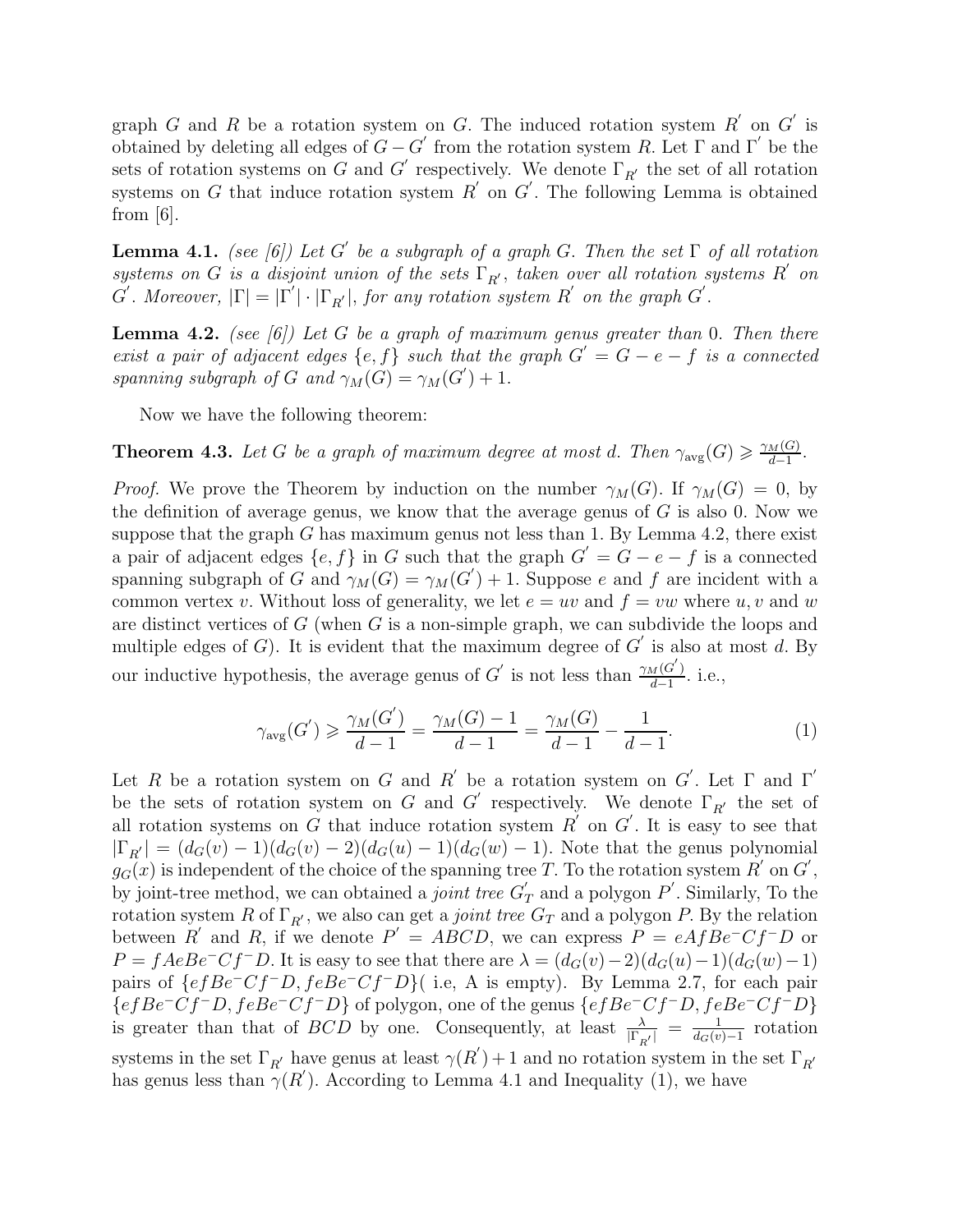$$
\gamma_{\text{avg}}(G) = \frac{\sum_{R \in \Gamma} \gamma(R)}{|\Gamma|} = \frac{\sum_{R' \in \Gamma'} \sum_{R \in \Gamma_{R'}} \gamma(R)}{|\Gamma|} \ge \frac{\sum_{R' \in \Gamma'} (|\Gamma_{R'}| \gamma(R') + \frac{|\Gamma_{R'}|}{d_G(v) - 1})}{|\Gamma|}
$$
  

$$
= \frac{\sum_{R' \in \Gamma'} (\gamma(R') + \frac{1}{d_G(v) - 1})}{|\Gamma'|} = \gamma_{\text{avg}}(G') + \frac{1}{d_G(v) - 1} \ge \gamma_{\text{avg}}(G') + \frac{1}{d - 1}
$$
  

$$
\ge \frac{\gamma_M(G)}{d - 1}.
$$

 $\Box$ 

# 5 The proof of Theorem 1.4

*Proof.* Let the number of vertices with maximum degree  $\Delta(G)$  is n. We prove the theorem by induction on the number  $n + \Delta(G)$ .

**Case 1:**  $G$  is a multigraph.

**Subcase a:**  $\kappa_1(G) = 1$ . If the maximum degree  $\Delta(G)$  of G is less than 5, by Theorem 1.3 and Theorem 4.3, we have

$$
\gamma_{avg}(G) \geqslant \min\left\{\frac{\beta(G)+2}{12}, \frac{\lfloor \frac{\beta(G)}{2} \rfloor}{3}\right\} = \left\{\begin{array}{ll} \frac{1}{3}, & \beta(G)=3\\ \frac{\beta(G)+2}{12}, & \beta(G)\geqslant 4 \end{array}\right. > \frac{\beta(G)}{12}.
$$

Otherwise  $\Delta(G) \geq 5$ , the following two different cases are discussed. (In this case, we have  $\beta(G) \geqslant 5$ ).

(1).  $\Delta(G) = 5$ . Let u be a vertex of degree  $\Delta(G)$ . Then the edge set  $E(u) = \{uv :$  $uv \in E(G)$  is isomorphic to one of the seven cases in Figure 7.



Figure 7: Seven cases.

To each case, we construct four graphs  $G_2, G_3, G_4$  and  $G_5$  by a 1-degree proper splitting at the vertex  $u$  with a designated neighbor such that the red edge incident with. It is a routine task to check that each graph  $G_i$ , for  $i = 2, 3, 4, 5$ , is a CF-graph and the minimum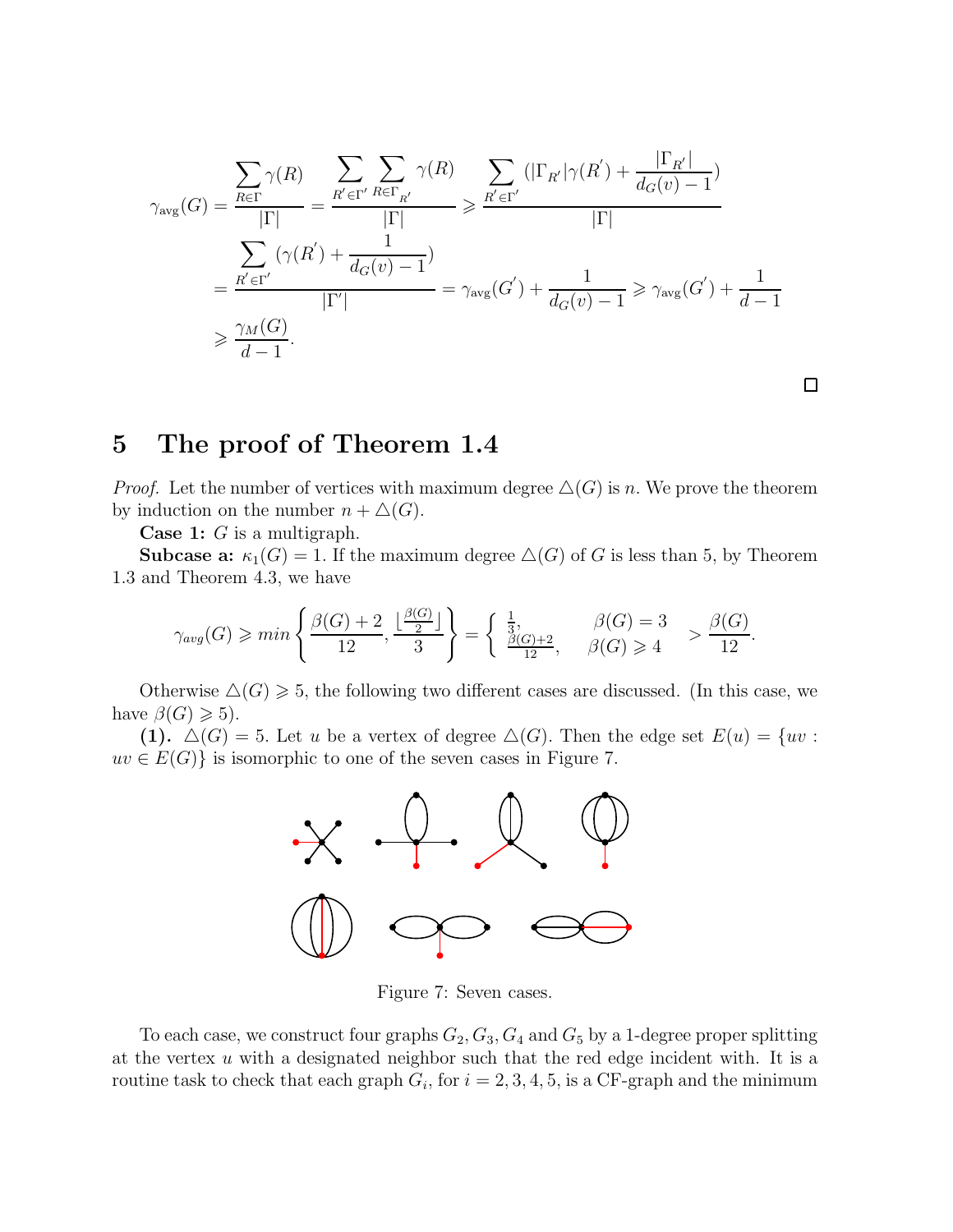degree of  $G_i$  is at least 3. Note that each graph  $G_i$ , for  $i = 2, 3, 4, 5$ , has the same Betti number as that of G. By our inductive hypothesis, all the graphs  $G_2, G_3, G_4$ , and  $G_5$  have average genus at least  $\frac{\beta(G)}{12}$ . By Corollary 3.5,

$$
\gamma_{avg}(G) = \frac{1}{4} \sum_{i=2}^{5} \gamma_{avg}(G_i) \ge \frac{1}{4} \sum_{i=2}^{5} \frac{\beta(G)}{12} = \frac{\beta(G)}{12}.
$$

(2).  $\Delta(G) \geq 6$ . Let u be a vertex of degree  $\Delta(G)$ . We construct  $\binom{\Delta(G)-1}{2}$  graphs  $G_1, G_2, \ldots, G_{\binom{\Delta(G)-1}{2}}$  by a 2-degree proper splitting at the vertex u with a designated neighbor (any vertex adjacent to u). Let  $\Lambda$  be the set of graphs  $G_1, G_2, \ldots, G_{\binom{\Delta(G)-1}{2}}$ . Since each graph  $G_i$ , for  $i = 1, 2, ..., {\binom{\triangle(G)-1}{2}}$ , is a CF-graph and the minimum degree of  $G_i$  is at least 3, by our inductive hypothesis, all the graphs  $G_1, G_2, \ldots, G_{\binom{\Delta(G)-1}{2}}$  have average genus at least  $\frac{\beta(G)}{12}$ . By Corollary 3.5,

$$
\gamma_{avg}(G) = \frac{1}{\binom{\Delta(G)-1}{2}} \sum_{G \in \Lambda} \gamma_{avg}(G) \ge \frac{\beta(G)}{12}.
$$

**Subcase b:**  $\kappa_1(G) \geq 2$ . In this case have a similar discussion as in subcase a. **Case 2:**  $G$  is a pseudograph.

**Subcase 1:**  $\kappa_1(G) = 1$ . If the maximum degree  $\Delta(G)$  of G is less that 7, by Theorem 1.3 and Theorem 4.3, we know that the theorem is true. Otherwise  $\Delta(G) \geq 7$ , the following two different cases are discussed.

(1).  $\Delta(G) = 7$ . Let u be a vertex of degree  $\Delta(G)$ . Then the edge set  $E(u) = \{uv :$  $uv \in E(G)$  is isomorphic to one of twenty six cases in Figure 8.



Figure 8: Twenty six cases.

To each case, we construct six graphs  $G_2, G_3, \ldots, G_7$  by a 1-degree proper splitting at the vertex  $u$  with a designated neighbor which the red edge is incident with. It is a routine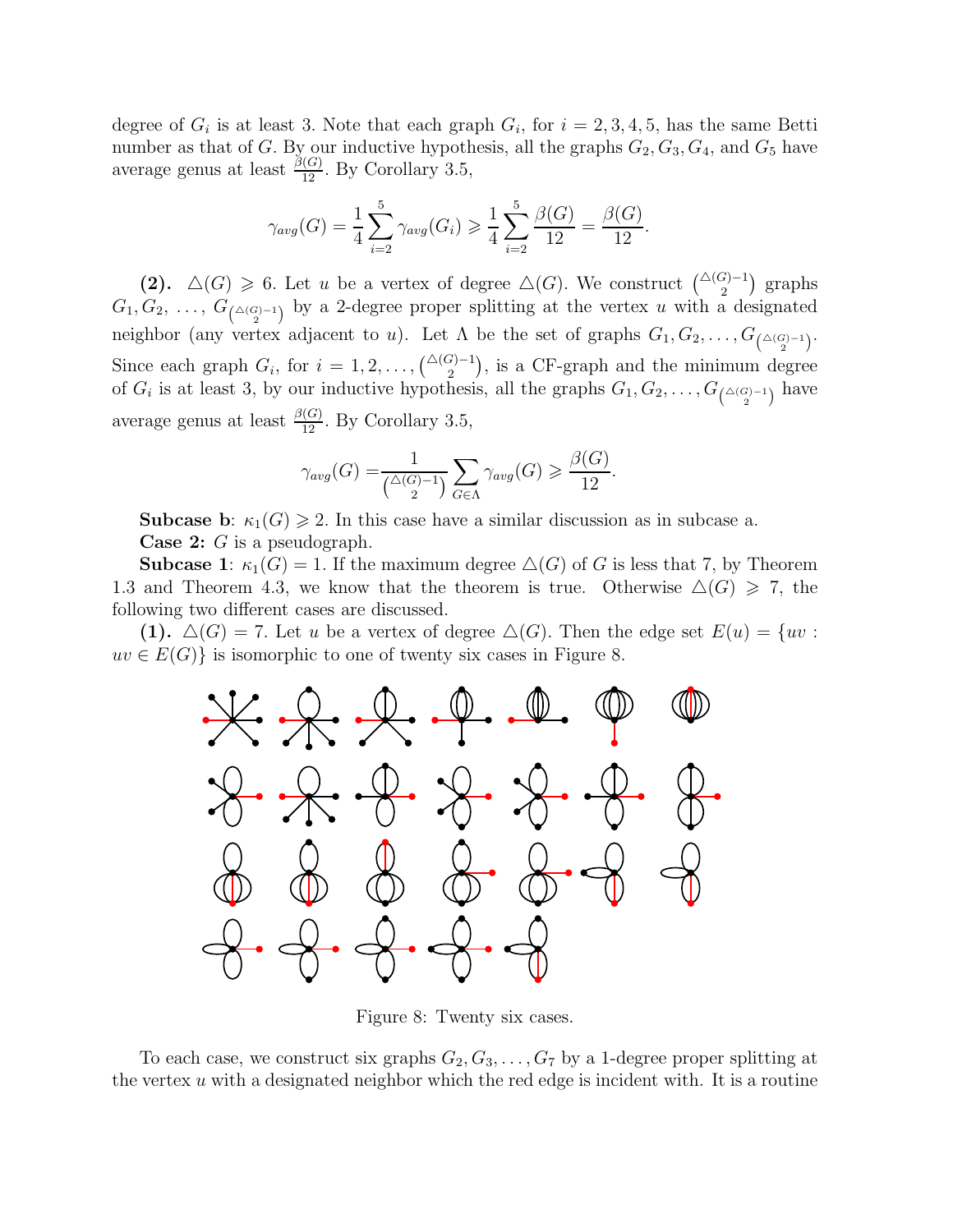task to check that each graph  $G_i$ , for  $i = 2, 3, ..., 7$ , is a CF-graph and the minimum degree of  $G_i$  is at least 3. By inductive hypothesis, all the graphs  $G_2, G_3, \ldots, G_7$  have average genus at least  $\frac{\beta(G)}{20}$ . Then from Corollary 3.5,

$$
\gamma_{avg}(G) = \frac{1}{6} \sum_{i=2}^{7} \gamma_{avg}(G_i) \ge \frac{1}{6} \sum_{i=2}^{7} \frac{\beta(G)}{20} = \frac{\beta(G)}{20}.
$$

(2).  $\Delta(G) \geq 8$ . Let u be a vertex of degree  $\Delta(G)$ . We construct  $\binom{\Delta(G)-1}{3}$  graphs  $G_1, G_2, \ldots, G_{\binom{\Delta(G)-1}{3}}$  by a 3-degree proper splitting at the vertex u with a designated neighbor (any vertex adjacent to u). Let  $\Lambda$  be the set of graphs  $G_1, G_2, \ldots, G_{\binom{\Delta(G)-1}{3}}$ . Since each graph  $G_i$ , for  $i = 1, 2, ..., {\binom{\Delta(G)-1}{3}}$ , is a CF-graph and the minimum degree of  $G_i$  is at least 3, by our inductive hypothesis, all the graphs  $G_i$  have average genus at least  $\frac{\beta(G)}{20}$ . By Corollary 3.5,

$$
\gamma_{avg}(G) = \frac{1}{\binom{\triangle(G)-1}{3}} \sum_{G \in \Lambda} \gamma_{avg}(G) \ge \frac{\beta(G)}{20}.
$$

**Subcase 2:**  $\kappa_1(G) \geq 2$ . In this case have a similar discussion as in subcase 1.  $\Box$ 

#### 6 Some additional results

In [3] it was proved that the distribution of average genus of simple graphs is sparse in the real line R. By Theorem 1.4, we know that simple graphs can be replaced by CF-graphs.

**Theorem 6.1.** Let r be a positive real number, then only finitely many real numbers less than r are possible values of average genus for CF-graphs.

**Theorem 6.2.** (see [15]) The average genus of a graph is not less than the average genus of any of its subgraphs.

Let  $e \in E(G)$ , if we insert two vertices u and v and double the edge between them, we say we attach an open ear to the interior of e. Similarly, if the vertices  $u = v$ , then we say we attach a *closed ear* to the interior of  $e$ . The two vertices u and v are called the ends of the ear. We say r open ears and s closed ears are *attached serially* to the edge e, if all ends of the ears are distinct. A sequence  $G_1, G_2, G_3, \ldots$ , of graphs is called strictly monotone sequence if no pair of graphs in the sequence are homeomorphic and each  $G_i$  is homeomorphic to a subgraph of  $G_{i+1}$  for all  $i \geq 1$ . In [4] it was proved that the values of the average genus for 2-connected graphs have limit points. Note that the average genus for bar-amalgamation of a cactus and the graph G equals to the average genus of G. By Theorem 1.4, the limit points for average genus may not be bounded in 2-connected graphs. We have the following result as a generalization.

**Theorem 6.3.** Let  $G_1, G_2, G_3, \ldots$ , be a strictly monotone sequence of connected graphs such that the values of the average genus of the graphs approach a finite limit point. Then there exists an index N such that all but a finite number of graphs in the sequence can be obtained by attaching ears serially or by bar-amalgamation of a cactus to  $G_N$ .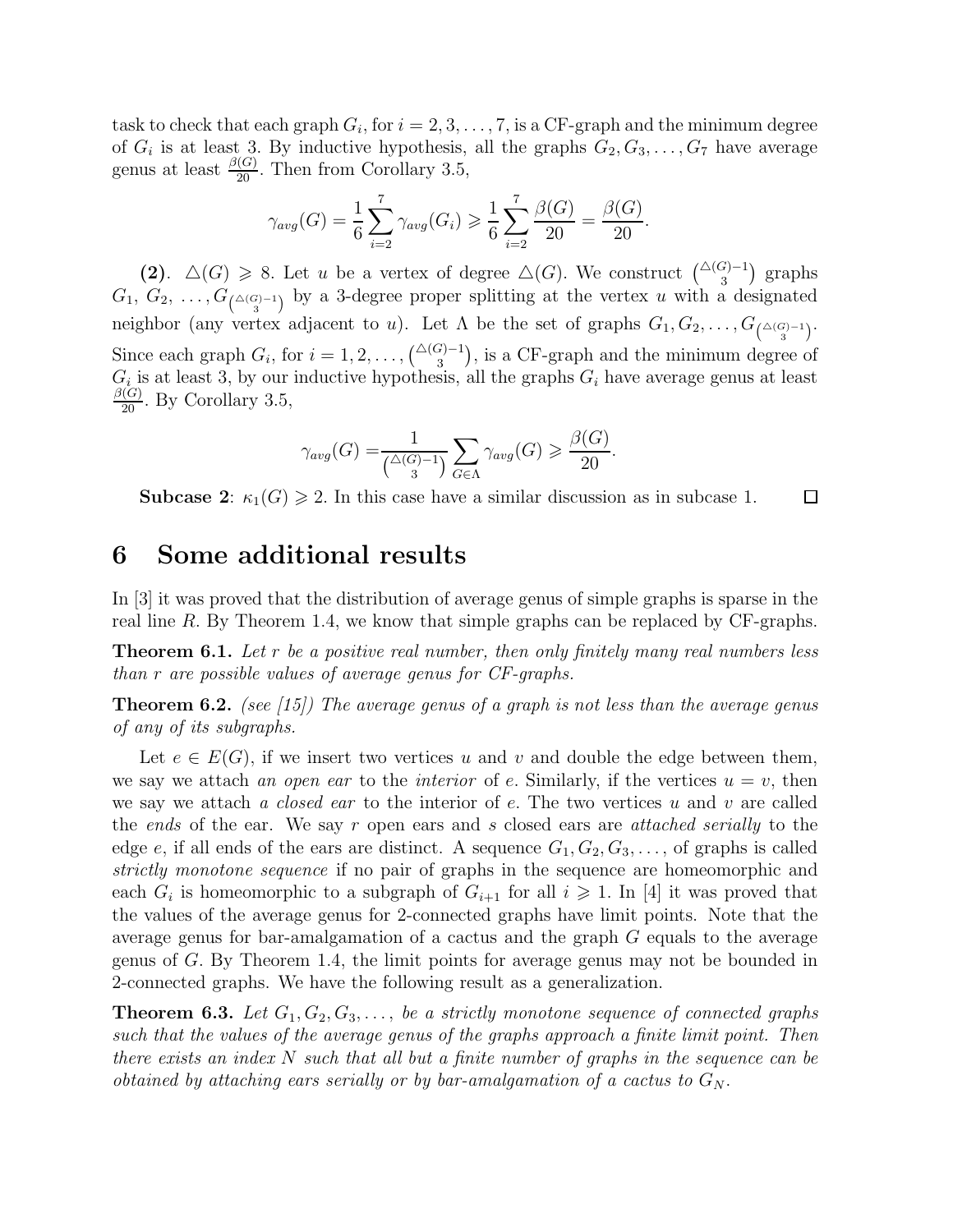Proof. Suppose the values of the average genus of the graphs approach a finite limit point L, i.e.,

$$
\lim_{i \to \infty} \gamma_{avg}(G_i) = \lim_{\beta(G_i) \to \infty} \gamma_{avg}(G_i) = L.
$$

By Theorem 6.2, we have  $\gamma_{avg}(G_i) \geq \gamma_{avg}(G_{i-1})$   $(i \geq 2)$ . By Theorem 1.4,  $G_n$  (*n* is sufficiently large) must not be a CF-graph. Since  $G_1, G_2, G_3, \ldots$ , be a strictly monotone sequence of connected graphs, there must exist an index  $N$  such that each graph  $G_i$  can be obtained by attaching ears serially or by bar-amalgamation of a cactus to  $G_N$ □

The authors of [5] discussed a Kuratowski type theorem for average genus of graphs. They obtained the structure of average genus less than 1 with the help of computer, and also posed a problem to characterize the structure of average genus less than a fixed constant c systematically.

**Theorem 6.4.** (see [5]) A cactus-free graph G has average genus less than 1 if and only if either G is a necklace or homeomorphic to one of finitely many exceptions.

Actually, the above theorem can also be extended to the general case. We have the following generalized Kuratowski type theorem of [5].

Theorem 6.5. A cactus-free graph G has average genus less than c if and only if either G is obtained by attaching ears or G is homeomorphic to one of finitely many exceptions.

*Proof.* Let G be a graph whose average genus less than c. If G is a CF-graph, by Theorem 1.4, there are finitely many CF-graphs with average genus less than  $c$ , then the theorem is true. Otherwise, by Theorem 1.4, it can be obtained by attaching ears to one of finitely many CF-graphs.  $\Box$ 

#### Acknowledgements

I am grateful to the anonymous referee for pointing out a simple proof of Relation 1 by using Property 2.1 and Professor Tommy Jensen for his patience and detail comments on a former version of the paper. Thanks are also given to Professor Yanpei Liu for his guidance to topological graph theory. The work was supported by the National Science Foundation of China under Grant No. 10901048.

## References

- [1] D. Archdeacon, Calculations on the average genus and genus distribution of graphs, Congr. Numer. 67 (1988) 114–124.
- [2] D. Archdeacon, J. Chen, Y. Huang, S.P. Kanchi, D. Li, Y.P. Liu, R. Nedela and M. Skoviera, Maximum Genus, Connectivity, and Nebesky's Theorem. http://www. emba.uvm.edu/<sup>∼</sup>archdeac/papers/papers.html.
- [3] J. Chen and J.L. Gross, Limit points for average genus (I) 3-Connected and 2- Connected Simplicial Graphs, J. Combin. Theory Ser. B 55 (1992) 83–103.